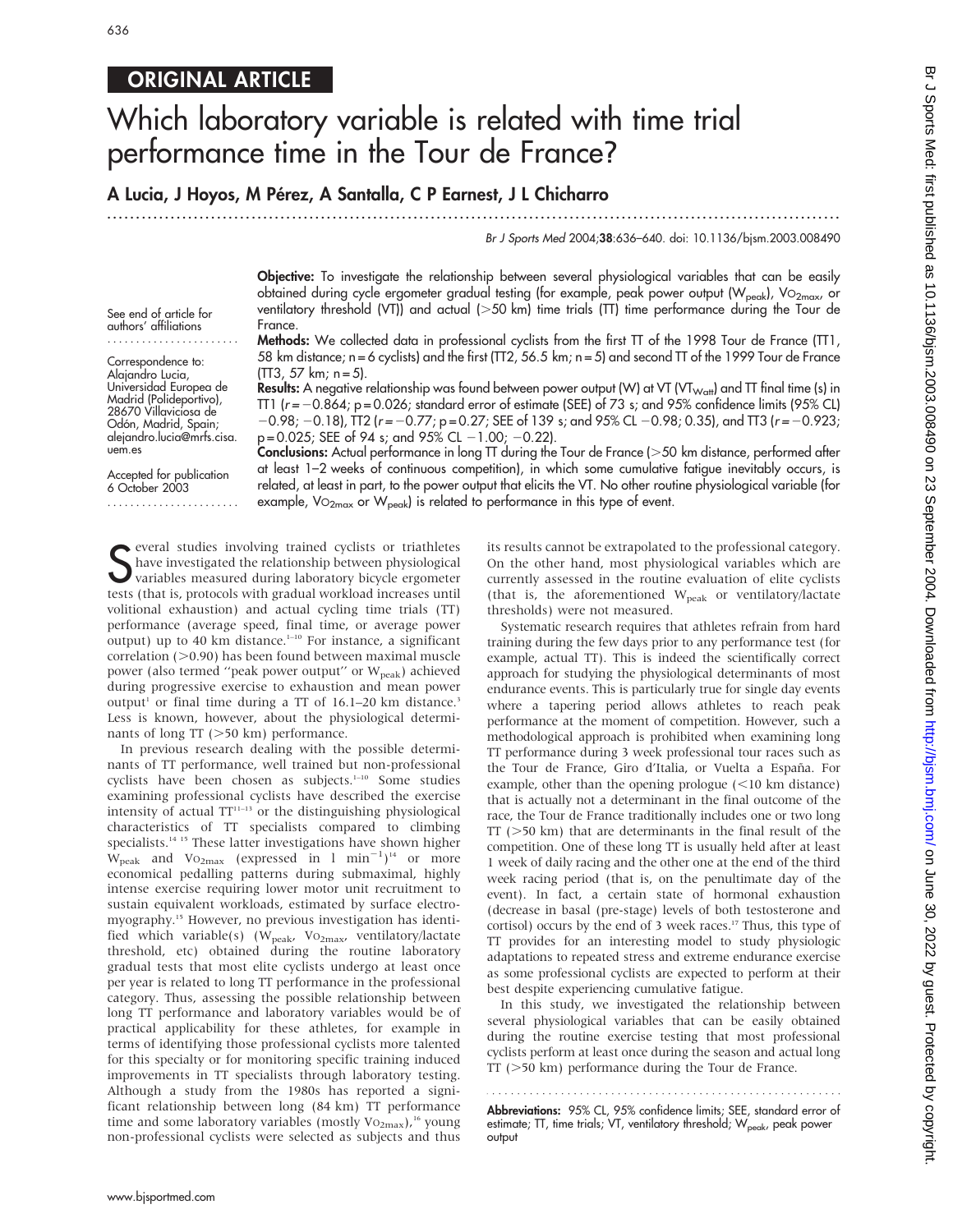#### METHODS Subjects

Following approval from the ethical committee of the Universidad Europea de Madrid, a group of 11 professional road cyclists (table 1) were selected for this investigation. The subjects signed an informed consent form to participate in the study. A previous physical examination at the beginning of the season (which is mandatory for all professional cyclists as determined by the International Cycling Union (ICU) and which includes ECG, echocardiographic evaluation, and blood and endocrine analysis, all of which must be performed in medical centres certified by the ICU) ensured that each participant was in good health. All riders are highly competitive (that is, world class) in the professional category (for example, three top three finishers of the Tour or Vuelta, two TT world champions, and winners of TT in the Tour, Giro, and/or Vuelta).

#### Time trials

We collected data from the first long TT of the 1998 Tour de France (TT1) and the first (TT2) and second long TT of the 1999 Tour de France (TT3) (table 1). We collected data from three cyclists who competed in both TT2 and TT3, and from two cyclists who took part in both TT1 and TT2. Heart rate (bpm) was continuously monitored during the laboratory tests (see below) and during all stages of the race (including TT) using a telemeter (Xtrainer Plus, Polar Electro Oy, Kempele, Finland). Only data from those subjects fully motivated to achieve top performance were taken for each of TT1, TT2, and TT3. Criteria to ensure motivation were: (1) the possibility of winning the TT; and/or (2) the need to perform well in the TT due to high expectations in the overall classification (top 10); and/or (3) the need to perform well in the TT due to team requirements (maintaining first place in the overall team classification). We did not detect the presence of any banned substance in any subject during each of the mandatory anti-doping examinations undertaken before and during the Tour. No subject showed major signs of overtraining during the race (for example, all had normal sleeping patterns ( $\sim$ 9 h/day) and no infectious diseases) and none evidenced major health problems. All of them followed the same nutritional and hydration pattern and timing of food intake during the race, which have been standardised in professional cycling teams over the past few years and which ensure a carbohydrate intake of  $\geq 12-13$  g kg<sup>-1</sup> mass.<sup>18 19</sup> All the subjects had a high calorie breakfast and lunch within 4– 6 h before the corresponding TT, accounting for a total carbohydrate intake of at least 300 g.<sup>18</sup>

#### Laboratory testing

We tested each cyclist once before the Tour in which he participated (that is, in 1998 (TT1), in 1999 (TT2 and/or TT3), or in both years for the two subjects competing in TT1 and TT2). The test consisted of a gradual protocol using a conventional cycle ergometer (Ergometrics 900, Ergo-line, Barcelona, Spain). Starting at 20 W, the workload was increased by  $25 \text{ W min}^{-1}$  until exhaustion. Subjects were allowed to choose their preferred cadence within the 70– 90 rpm range. The tests were terminated when pedal cadence could not be maintained at 70 rpm (at least) for 5 or more

|                                                    | $\Pi$                                         | TT2                            | TT <sub>3</sub>                  |
|----------------------------------------------------|-----------------------------------------------|--------------------------------|----------------------------------|
| Race demands before the TT                         |                                               |                                |                                  |
| Total distance covered                             | 1246                                          | 1412                           | 3490                             |
| No. of previous stages*                            | 6                                             | 8                              | 19                               |
| No. of rest days                                   | $\Omega$                                      | $\Omega$                       | $\overline{2}$                   |
| Accumulated TRIMP by subjects                      | 2119 (250), 1688-2361                         | 2844 (591), 2356-3739          | 7235 (541), 6860-8010            |
| TT characteristics                                 |                                               |                                |                                  |
| Distance (km)                                      | 58                                            | 56.5                           | 57                               |
| Route                                              | Flat hilly (one third category mountain pass) | Overall flat with some hills   | Flat                             |
| Performance of TT winner (s)                       | 4525 (~46 km h <sup>-1</sup> )                | 4116 (~49 km h <sup>-1</sup> ) | 4097 (~50.4 km h <sup>-1</sup> ) |
| Subjects                                           | $(n = 6)$                                     | $(n = 5)$                      | $(n = 5)$                        |
| Age (years)                                        | 26 (1), 25-28                                 | $26(3), 22-30$                 | $26(3), 22-30$                   |
| Height (cm)                                        | 182 (5), 176-188                              | 178 (4), 175-184               | 180 (6), 175-187                 |
| Mass (kg)                                          | 69.7 (6.1), 59.8-78.0                         | $65.2$ (4.0), 59.8-69.0        | 68.0 (4.0), 62.0-73.0            |
| Subject's TT performance                           |                                               |                                |                                  |
| Total time (s)                                     | 4805 (129), 4658-4996                         | 504 (188), 4173-4641           | 4454 (212), 4106-4649            |
|                                                    |                                               |                                |                                  |
|                                                    | $(-43.5 \text{ km h}^{-1})$                   | $(-45.2 \text{ km h}^{-1})$    | $(-45.7 \text{ km h}^{-1})$      |
| % Time spent in zone 1                             | $2(1), 0-3$                                   | $1(1), 0-2$                    | $7(8), 0-16$                     |
| % Time spent in zone2                              | 32 (22), 2-89                                 | 46 (26), 18-78                 | 83 (14), 61-97                   |
| % Time spent in zone 3                             | 66 (33), 10-98                                | 53 (26), 20-80                 | $10(16)$ , 0-38                  |
| VO <sub>2max</sub>                                 |                                               |                                |                                  |
| ml min <sup><math>-1</math></sup>                  | 5254 (349), 4800-5744                         | 5224 (296), 4826-5590          | 5128 (301), 4798-5503            |
| ml $kg^{-1}$ min <sup>-1</sup>                     | 75.4 (5.3), 70.9-84.2                         | 80.1 (2.5), 76.8-83.0          | 75.4 (7.1), 70.3-86.1            |
| ml $kg^{-1}$ kg <sup>-0.32</sup> min <sup>-1</sup> | 1348 (79), 1290-1493                          | 1358 (60), 1303-1453           | 1333 (95), 1247-1442             |
| W <sub>peak</sub>                                  |                                               |                                |                                  |
| W                                                  | 525 (32), 500-585                             | 482 (40), 450-515              | 513 (34), 480-560                |
| W $kg^{-1}$                                        | $7.5$ (0.5), $7.0 - 8.4$                      | $7.4$ (0.4), 6.8-7.7           | $7.5(0.2)$ , $7.2 - 7.7$         |
| $W kg^{-0.32}$                                     | 135 (7), 125-146                              | 125 (9), 118-134               | 133 (6), 125-140                 |
| VT                                                 |                                               |                                |                                  |
| W                                                  | 373 (27), 330-410                             | 315 (29), 285-355              | $319(29)$ , $280-355$            |
| $W kg^{-1}$                                        | $5.4$ (0.6), $4.9 - 6.5$                      | $4.8$ (0.4), $4.3 - 5.3$       | $4.7$ (0.6), 3.8-5.4             |
| $W kg^{-0.32}$                                     | $96(7)$ , $86 - 105$                          | $82(7), 75-92$                 | $83(9)$ , $70-92$                |
| $%$ $Vo$ <sub>2max</sub>                           | $74(3)$ , $70-78$                             | $73(6)$ , 66-81                | $71(5)$ , 65-76                  |
| <b>RCT</b>                                         |                                               |                                |                                  |
| W                                                  | 458 (24), 425 - 495                           | $402(43), 345 - 450$           | $430(35)$ , $390-480$            |
| $W kg^{-1}$                                        | 6.6 $(0.7)$ , 6.1-7.9                         | $6.2$ (0.6), $5.5 - 6.9$       | $6.3$ (0.5), $5.8 - 7.0$         |
| $W kg^{-0.32}$                                     | $118(7)$ , $110-127$                          | $105(11(93 - 117$              | $112(8)$ , $101-125$             |
| %VO <sub>2max</sub>                                | $90(2)$ , $88-93$                             | $88(5)$ , $80-92$              | $90(5)$ , 83-96                  |

Subject's data are shown as mean (SD), range (minimum–maximum). RCT, respiratory compensation threshold; TRIMP, training impulse (see text below); TT1, first long TT of Tour 1998; TT2, first long TT of Tour 1999; TT3, second long TT of Tour 1999; VT, ventilatory threshold; W<sub>peak</sub>, peak power output. See text below for explanations of zones 1, 2, and 3.

\*Including the opening TT ("prologue") of <10 km distance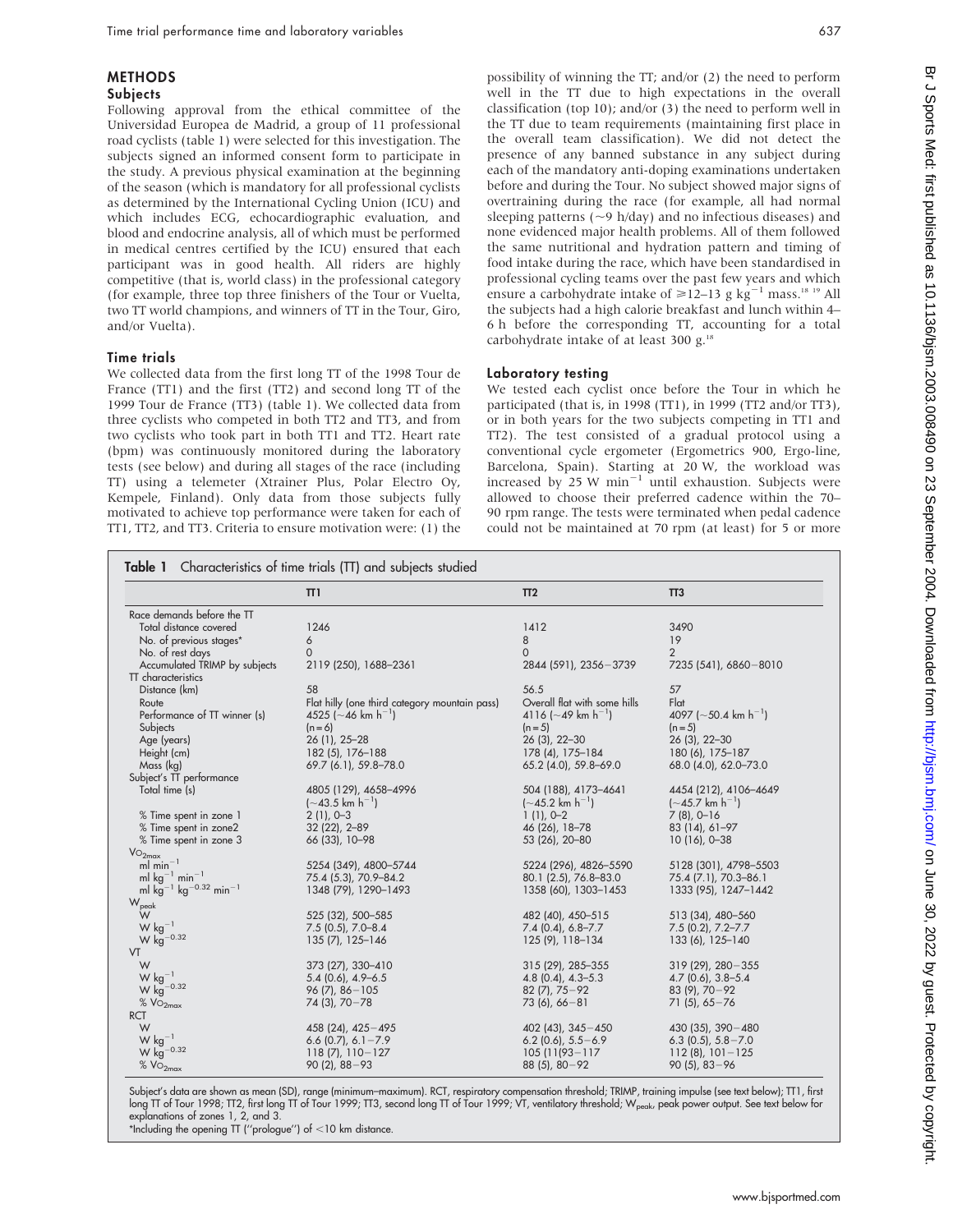seconds. All the subjects had previous experience with this type of protocol which (1) has been used for the physiological evaluation of professional cyclists (that is, detection of  $W_{peak}$ ,  $V_{\text{O}_{2\text{max}}}$ , or VT) in several previous studies<sup>12 15</sup> <sup>17</sup> <sup>20–22</sup> and (2) is reliable for the detection of the VT.<sup>23</sup> Subjects refrained from hard physical training during the day prior to testing (they performed 2–3 h of easy cycling). During the tests, gas exchange data were collected continuously using an automated breath by breath system (in 1998: CPX/D, Medical Graphics, St. Paul, MN, USA; in 1999: Vmax 29C, Sensormedics, Yorba Linda, CA, USA). The following variables were measured: oxygen uptake  $(Vo<sub>2</sub>)$ , pulmonary ventilation (VE), ventilatory equivalents for oxygen  $(VE\cdot Vo_2^{-1})$  and carbon dioxide  $(VE\cdot Vco_2^{-1})$ , and end tidal partial pressure of oxygen (Peto<sub>2</sub>) and carbon dioxide  $(PetCO<sub>2</sub>)$ .

Maximal oxygen uptake  $(Vo_{2max})$  was recorded as the highest average  $Vo_2$  value obtained for any 1 min period during the tests. At least two of the following criteria were also required for the attainment of  $Vo_{2max}$ : plateau in  $Vo_2$ values despite increasing power output, respiratory exchange ratio  $\geq 1.15$ , or the attainment of age predicted maximum heart rate.<sup>24</sup>

Peak power output ( $W_{\text{peak}}$ ) was determined as follows:<sup>14</sup>

$$
W_{\text{peak}} = W_f + [(t/60 \times 25)]
$$

where  $W_f$  is the power output (W) of the last completed workload, t is the time (in s) the last uncompleted workload was maintained, 60 is the duration (in s) of each completed workload, and 25 is the power output difference between consecutive workloads.

The workload (in W) eliciting the ventilatory threshold (VT) was determined using the criteria of an increase in both  $VE\cdot Vo_2^{-1}$  and Peto<sub>2</sub> with no concomitant increase in  $VE \cdot VCO_2^{-1}$ , whereas that eliciting the respiratory compensation threshold (RCT) was determined using the criteria of an increase in both the  $VE\cdot Vo_2^{-1}$  and  $VE\cdot Vco_2^{-1}$  and a decrease in Petco<sub>2</sub>.<sup>22</sup> For VT and RCT determination, the values of the aforementioned variables (VE·Vo<sub>2</sub><sup>-1</sup>, Peto<sub>2</sub>, etc) were averaged for every 1 min period (that is, every 1 min workload) and plotted against workload (in W, which increased at a rate of  $25 \text{ W } \text{min}^{-1}$ , as mentioned above). Two independent, experienced observers detected VT and RCT. If there was disagreement, the opinion of a third investigator was obtained.22 This method of VT/RCT detection with the current gradual protocol has been used in numerous studies with professional cyclists.12 15 20–22

#### Accumulated exercise loads before time trials

We estimated total exercise loads (that is, intensity×volume) accumulated by the subjects before each TT by using a novel approach to the training impulse (TRIMP) based on a method recently developed by Foster et al.<sup>25</sup> This method, which has been recently reported to estimate total exercise loads in  $3$  week professional races, $21$  uses heart rate data during exercise to integrate both total volume, on one the hand, and total intensity relative to three intensity zones, on the other (zone 1 or light intensity: HR below that eliciting the VT; zone 2 or medium intensity: HR between that eliciting the VT and that the RCT; zone 3 or high intensity: HR above that eliciting the RCT). Briefly, the score for each zone is computed by multiplying the accumulated duration in this zone by a multiplier for this particular zone (for example, 1 min in zone 1 is given a score of 1 TRIMP, 1 min in zone 2 is given a score of 2 TRIMP, and 1 min in zone 3 is given a score of 3 TRIMP). The total TRIMP score is then obtained by summating the results of the three zones.

#### Data analysis

The Kolmogorov-Smirnov test was applied to ensure a Gaussian distribution of the data. Pearson product-moment correlation coefficients (and the corresponding standard error of estimate (SEE) and 95% confidence limits (95%  $CL)^{26}$ ) were calculated to determine whether there was a significant relationship between TT performance time (total time to complete each of the three TT, in s), and conventional physiological variables determined during the previous gradual test, that is,  $\text{Vo}_{2\text{max}}$  (ml min<sup>-1</sup>, ml kg<sup>-0.32</sup> min<sup>-1</sup>, and ml  $\text{kg}^{-1}$  min<sup>-1</sup>), W<sub>peak</sub> (expressed as W, W kg<sup>-0.32</sup>, and W kg<sup>-1</sup>), VT and RCT (both expressed as W, W kg<sup>-0.32</sup>, W  $\text{kg}^{-1}$ , and % Vo<sub>2max</sub>). The aforementioned physiological variables were expressed in absolute units (ml  $min^{-1}$  for  $Vo_{2max}$  and W for VT and RCT) and also relative to mass exponents of 0.32 and 1 following the recommendations of Padilla et al for physiological evaluation of cycling ability (for example, TT ability) in professional cyclists.<sup>14</sup> In order to discard the possible influence of individual variations in previously accumulated effort on subjects' performance (for example, better performance in those subjects accumulating lower TRIMP scores before the TT), we calculated the relationship between performance time in each TT and accumulated TRIMP score from the start of the Tour to this time point of the competition with a Spearman's rho test. The level of significance was set at  $p<0.05$  for all statistical analyses and results are expressed as mean (SD).

#### RESULTS

The results of the laboratory tests are shown in table 1. Both independent experienced researchers were in agreement for VT and RCT detection in 12 of the tests ( $\sim$ 92% of total). In the only test where the opinion of a third observer was assessed for VT and RCT detection, there existed agreement with one of the two other researchers and VT and RCT were finally detected based on this agreement. Similar findings have been obtained in previous research in which VT and RCT were determined in professional cyclists using the same protocol.<sup>22</sup>

Total TRIMPs accumulated by the subjects before each TT are shown in table 1. No significant correlation was found in any TT between performance and accumulated TRIMPs, suggesting that variations in TT performance were not attributable to individual variations in subjects' total exercise loads accumulated before each TT.

#### Tour 1998 (TT1)

Two of the six subjects finished TT1 within the top 11  $(\leq 158 \text{ s}$  lost to the TT final winner, Jan Ullrich). A significant relationship was found between power output (W) at VT (VT<sub>Watt</sub>) and TT1 final time (s)  $(r = -0.864;$  $p = 0.026$ ; SEE of 73 s; and 95% CL -0.98 and -0.18) (fig 1). No other significant correlation was found between TT1 performance time and each of the other variables obtained from the exercise tests.

#### Tour 1999 (TT2 and TT3)

One subject finished both TT2 and TT3 in second position  $(<57$  s lost to the TT winner in both TT, Lance Armstrong). In  $TT2$  (n = 5), no significant correlation was found between  $TT2$ final time and each of the other variables obtained from the exercise tests, including VT<sub>Watt</sub> ( $r = -0.77$ ; p = 0.27; SEE of 139 s; and 95% CL  $-0.98$  and 0.35 for TT2 final time  $v$  VT<sub>Watt</sub>).

In TT3  $(n = 5)$ , a significant relationship was found between VT<sub>Watt</sub> and TT3 final time ( $r = -0.923$ ; p = 0.025; SEE of 94 s; and 95% CL  $-1.00$  and  $-0.22$ ) (fig 2). No other significant correlation was found between TT3 performance time and each of the other variables obtained from the exercise tests.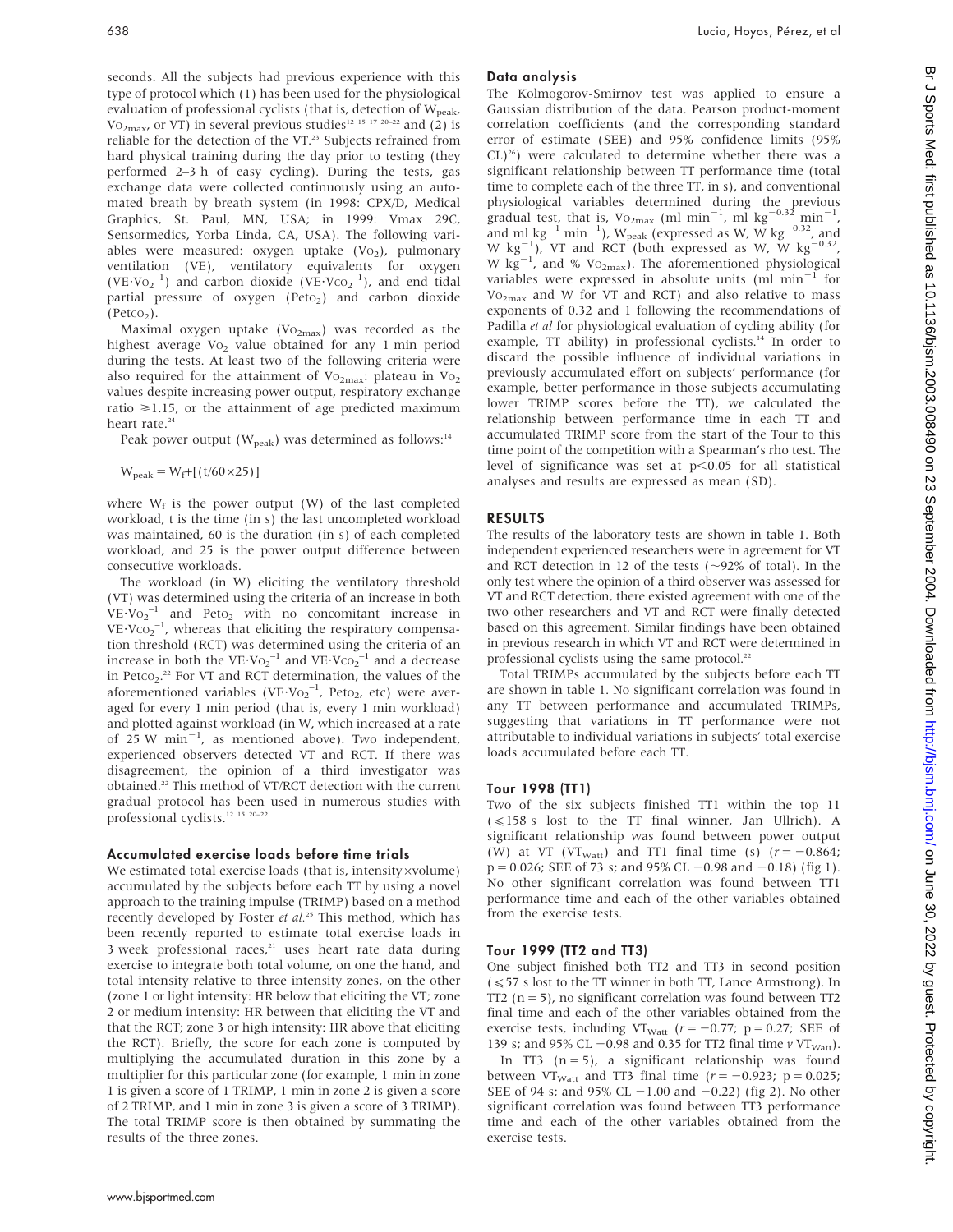

**Figure 1** Regression equation of the relationship between final time performance in TT1 (first long time trial of the 1998 Tour de France, 58 km distance) and power output at the ventilatory threshold (VT $_{\rm{Watt}}$ ).

#### **DISCUSSION**

The main finding of our study was that actual performance in long  $TT$  ( $>50$  km distance) during the Tour de France (in which some cumulative fatigue is likely to occur after one or more weeks of continuous competition) is related, at least in part, to the power output that elicits the VT during a gradual laboratory test. Indeed, we found a high correlation between the wattage at VT and TT performance time in the three TT studied, and statistical significance was reached in two of them despite the small sample of subjects studied. No other physiological variable (Vo<sub>2max</sub>, W<sub>peak</sub>, etc) was related to TT performance time. Several studies with trained but nonprofessional cyclists have investigated the relationship between the aforementioned variables measured during gradual laboratory tests and performance during TT of 15–44 km distance. $1-10$  In these studies, subjects refrained from hard training at least 24 h before the TT and were assumed to be well rested so as to reach peak performance. Although this experimental model is correct for most single day endurance competitions, it cannot be used to analyse the performance determinants of a long TT held during the most important professional cycling events such as the Tour de France. Indeed, these competitions are highly demanding on cyclists, as suggested by a recent report which showed a certain state of hormonal exhaustion (that is, decrease in basal (pre-stage) levels of testosterone, cortisol, and melatonin) in a group of riders during the 1999 Vuelta.<sup>17</sup> To date there are no other studies that have demonstrated a significant decrease in the basal levels of both testosterone and cortisol after only 3 weeks of strenuous exercise, which suggests the uniqueness of tour races in terms of physiological demands. In addition, cyclists are able to cover flat stages (held mostly during the first half of the Tour) at very high average velocities ( $\sim$ 45 km h<sup>-1</sup>). This requires that they push



Figure 2 Regression equation of the relationship between final time performance in TT3 (second long time trial of the 1999 Tour de France, 57 km distance) and power output at the ventilatory threshold (VT $_{\rm{Watt}}$ ).

high gears (that is,  $53 \times 12 - 11$ ) for long periods even if overall exercise intensity is rather low during this part of competition and inevitably results in some degree of muscle damage later in the race (that is, increased blood concentration of biochemical markers of muscle damage<sup>27</sup>). These phenomena would be expected to affect, at least partly, muscle performance during long TT, usually held at the end of the first and third week of the race, respectively.

Although unanimity does not reign in the results of previous research on TT ( $\sim$ 15–40 km) performance, it could be generalised that  $W_{peak}$  (also termed "maximal aerobic (or muscle) power'' by some authors) is the best possible performance predictor. (Performance been expressed either as total TT time or TT average power output.) For instance, a high, significant correlation ( $>0.90$ ) has been found between W<sub>peak</sub> achieved during progressive exercise to exhaustion and either mean power output<sup>1</sup> or final time during a TT of  $16.1-20 \text{ km}$  distance.<sup>4</sup> However, the strong relationship between  $W_{peak}$  and TT performance does not necessarily imply that any significant improvement in W<sub>peak</sub> brought about by an intense training program has a direct effect on TT performance.<sup>28</sup> <sup>29</sup>

For instance, Westgarth-Taylor et  $al^{29}$  found that high intensity training increased  $W_{peak}$ , but there was no significant relationship between the change in  $W_{\text{peak}}$  and a decrease in 40 km time. It has been postulated that cycling performance is a combination of the cyclists' absolute  $W_{peak}$ and their ability to sustain a high percentage of  $W_{peak}$  and that W<sub>peak</sub> could account for 70–90% of the variation in TT performance time.<sup>28</sup> According to Noakes,<sup>30</sup> maximal aerobic power may be related to peripheral factors (that is, muscles' capacity for high crossbridge cycling and respiratory adaptations) rather than to oxygen supply limitations. During long TT in professional cycling, the main variable related to performance ( $VT_{Watt}$ ) is also thought to reflect muscle rather than central adaptations (as explained below).

Some attempts have been made to specifically assess the correlation between submaximal ventilatory variables (that is, VT and RCT) and TT performance in non-professional cyclists. Hopkins and Mckenzie<sup>6</sup> found that VT<sub>Watt</sub> was correlated with race performance time and calculated power output during the competition ( $r = -0.81$  and  $r = 0.82$ , respectively). Power output at VT and Vo<sub>2max</sub> accounted for 75% of the variance between subjects ( $r = 0.91$ ) in performance time. In our study, however,  $Vo_{2max}$  was not significantly related to TT performance. In line with our present findings, it has been previously shown that  $Vo_{2max}$ , a variable that is mainly limited by maximal cardiac output, is not necessarily a good performance predictor in the professional category.<sup>20</sup> Long TT, especially during the third week of the Tour (for example, TT3 in the current study), are held at submaximal intensities, that is, with an important contribution of zone 2 (below RCT or  $\sim$ 70–90% Vo<sub>2max</sub>), as shown in table 1.

Both cumulative muscle fatigue and the long duration  $($  >60 min) of this type of effort are responsible for the relatively low percentage of zone 3 contribution, especially in those TT held at the end of the 3 week period. For instance, the performance of one of our subjects in the last TT of the 1999 Tour was similar to that of the TT winner, Lance Armstrong, being separated by only 9 s in the final TT, despite a relatively low percentage of time spent in zone 3 (9% of total time or only  $\sim$ 6 min out of a total of  $\sim$ 68 min). In contrast, in the first TT of the 1999 Tour, the contribution of zone 3 amounted to 68% (or  $\sim$  50 min) of his total TT time. Thus, other physiological variable reflecting cyclists' ability to tolerate high, but submaximal workloads (70–90% Vo<sub>2max</sub>) during long periods of time  $(>60 \text{ min})$  is likely to determine, at least partly, TT performance during 3 week races. Such a variable seems to be VT<sub>Watt</sub>. At the VT, pulmonary ventilation (VE) increases in response to the rise in  $CO<sub>2</sub>$  output resulting from buffering of